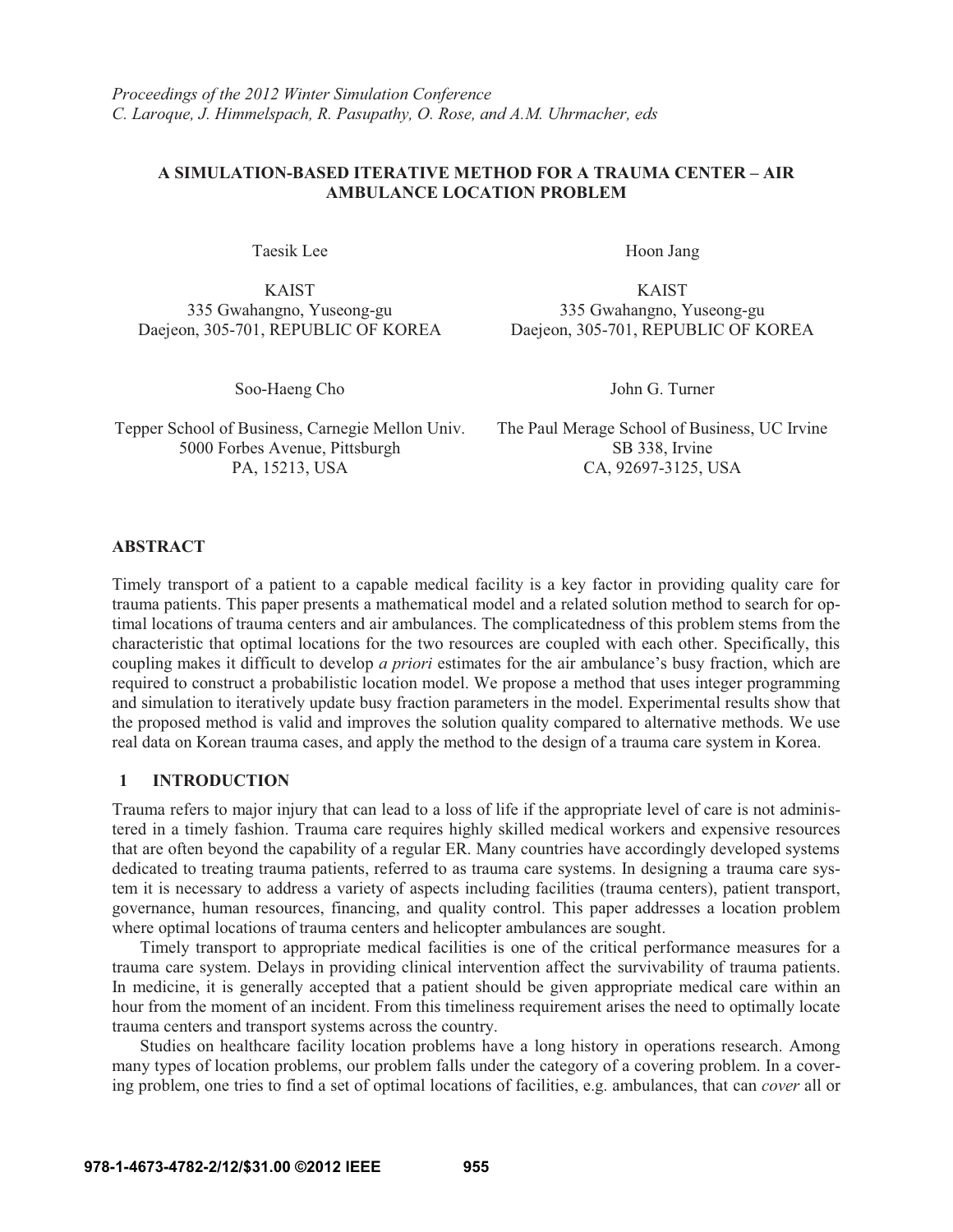a maximum number of demands, where coverage of a facility is commonly defined by the distance or time from the facility location.

 Covering problems are classified into two groups. One is to minimize the number of facilities to cover all demand points. Toregas et al. (1971) first introduced this type of problem for ambulance locations, calling it the Location Set Covering Problem (LSCP). Alternatively, one might be interested in locating a limited number of resources that maximize the number of covered demand points. This type of problem is referred to as the Maximal Covering Location Problem (MCLP), and was initially proposed by Church and ReVelle (1974). Since the introduction of these two basic model formulations, a number of extensions and modifications have been proposed with more realistic features being considered.

 Two extensions of the basic models are particularly relevant to our study. One is a capacitated covering problem incorporating capacity constraints for each facility (Chung et al. 1983; Current and Storbeck 1988; Pirkul and Schilling 1991; Haghani 1996). A trauma center cannot serve an infinite number of patients, and each center has a limit for the number of patients it can cover. A capacitated covering problem is computationally much harder to solve than an uncapacitated version.

 The other extension is to consider probabilistic availability of resources such as ambulances. A patient at demand location *i*, even when it is within the coverage of an ambulance at location *j*, may not receive the service if the ambulance is busy serving another patient. Many probabilistic models have been developed to incorporate ambulances' probabilistic availability (Daskin 1983; ReVelle and Hogan 1989; Ball and Lin 1993; Borras and Pastor 2002). These models typically use an approximate estimate for the probability of a vehicle being unavailable, which is known as the busy fraction. The busy fraction is often defined for a patient *i* as the ratio of the total workload of nearby ambulances to the operating hours of those vehicles. One problem with this simplifying approximation is that the servers are assumed to be independent. In an attempt to obtain a more accurate estimate, Larson (1974) proposed a hypercube queuing model where the dependency among ambulances is considered, and later developed an approximate hypercube queuing model to reduce computational loads of the original model (Larson 1975). Larson'<sup>s</sup> work was followed by many studies aimed at incorporating more realistic model features and integrating them into a probabilistic location model (Jarvis 1975; Ingolfsson et al. 2008).

 Apart from the mathematical programming approaches, simulations have been used as an important tool for dealing with such problems. Simulations offer advantages over mathematical models in their modeling flexibility. They allow easier incorporation of the details and the stochastic nature of real world operations than mathematical models. The most common mode of using simulations in the context of medical facility/resource location problems is to use a simulation model to evaluate the performance of solutions obtained by a mathematical model (Goldberg et al. 1990; Henderson et al. 2004; Gunes et al. 2005; Aringhieri et al. 2007). Some of the rather recent simulation studies in this area use simulations as a major part of optimization (Silva et al. 2010). These simulation optimization approaches are largely based on meta-heuristic methods to find near-optimal solutions. However, there are many practical challenges in simulation optimization approaches, including the difficulty of assessing optimality of obtained solutions and possibly long computation time.

In this study, we address a problem of simultaneously locating a limited number of trauma centers and helicopter ambulances to maximize service coverage. A similar problem has been studied by Branas and ReVelle (2001), but their model is simpler in that it does not consider probabilistic availability or capacity constraints. Our problem presents an interesting challenge: locating two different types of resources – trauma centers and helicopter ambulances – that are coupled with each other. This means that location decisions for these resources mutually affect demands for each other. This coupling is particularly problematic when we build a probabilistic location problem formulation. Solving a probabilistic location problem generally requires that a parameter, called a busy fraction, be known. However, for our problem, the coupling makes it difficult to derive a reasonable estimate of the busy fraction *a priori*. To tackle this difficulty, we develop a scheme that uses a mathematical program model and discrete event simulation iteratively. Experimental results suggest that the proposed iterative method is valid and effective.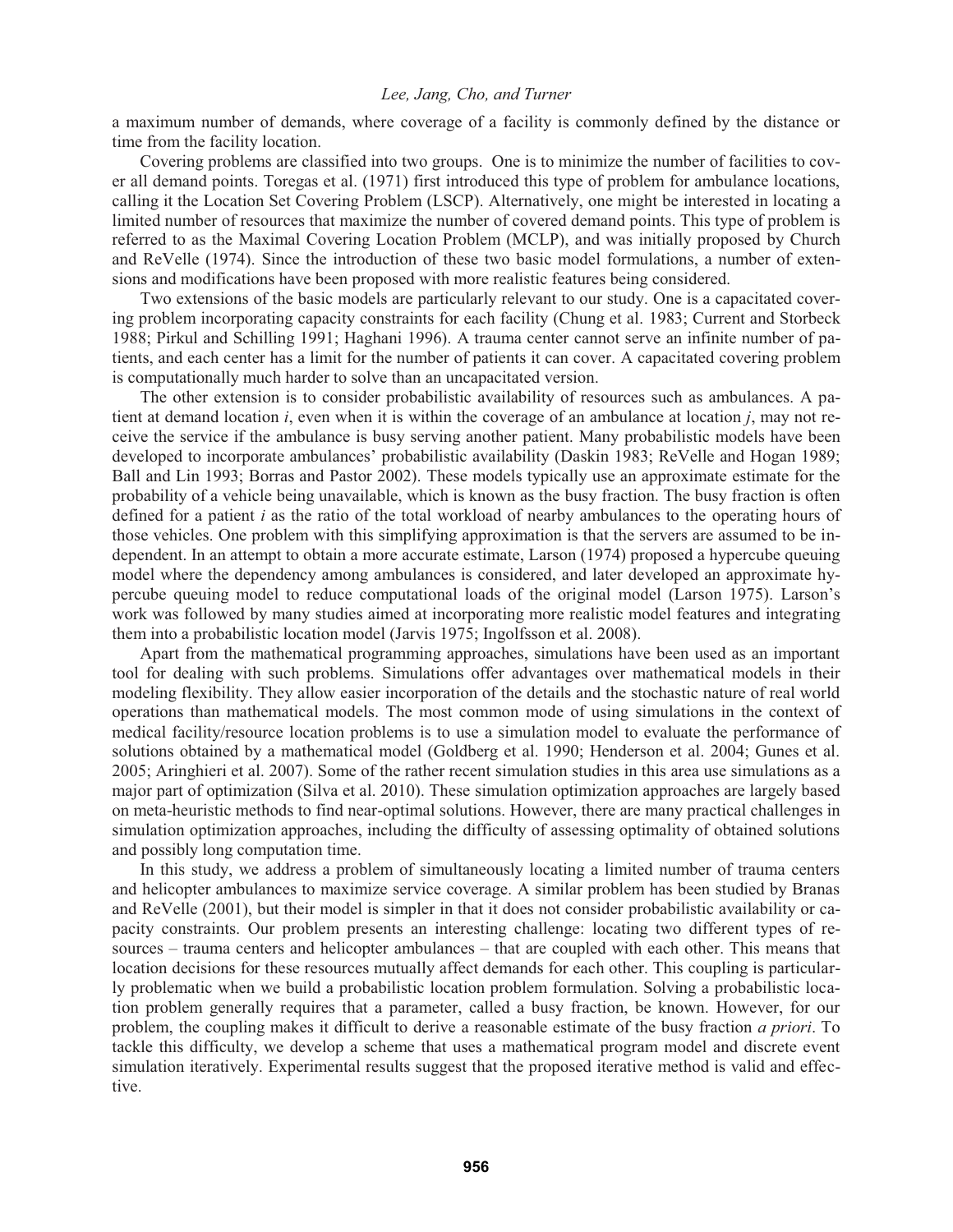This paper is organized as follows. In section 2, we describe the problem in detail, and present a probabilistic covering model. A proposed iterative approach using a simulation model to overcome the difficulties in estimating the busy fraction parameter is discussed in Section 3. Section 4 describes experimental settings. Results of the experiments are discussed in section 5, followed by concluding remarks in section 6.

# **2 PROBLEM DESCRIPTION**

# **2.1 Problem Description**

We consider a location problem for trauma centers in conjunction with helicopter ambulances. The objective is to maximize the expected number of trauma patients that can be transported to a trauma center within 60 minutes from the moment of an incident. Our model includes a capacity constraint for each trauma center: each center has a capacity limit for the maximum permissible number of patients per given time period. For the helicopter ambulance component of the model, the availability of helicopter ambulances is modeled by incorporating a busy fraction. The following is a list of additional operational features and modeling assumptions:

- The number of trauma centers *m* and the number of helicopter ambulances *q* are finite and given.
- Each of the *m* trauma centers will be established in one of the  $|W|$  candidate locations ( $|W| \ge m$ ).
- *q* helicopter ambulances will be allocated to heliport bases in  $H$ ; more than one helicopter ambulance can be allocated to one heliport base.
- The total expected number of trauma patients who are transported within the 60-min requirement is the sum of patients transported by ground ambulances  $N_G$  and those transported by helicopter ambulances  $N_A$ .
- A patient whose location is within 30 km from an available trauma center will always be transported by a ground ambulance.
- A helicopter ambulance dispatched from heliport base *h* to serve a demand region *i* by bringing a patient to trauma center *j* performs the following sequence of events:
	- − Take-off at heliport base *h* (6 min).
	- − Travel *h* to patient *i* (at a constant velocity of 180km/h).
	- − Field management at the scene (8 min).
	- − Transport *i* to *j* (at a constant velocity of 180km/h).
	- − Landing and hand-off the patient at *j* (6 min).
	- − Return to base *h* from *j* (at a constant velocity of 180km/h).
	- − Land and refuel at *h* (5 min).
- There are ample ground ambulances, and thus there is no shortage of ground ambulances for any service request.
- A patient whose location is outside the 30km boundary will be transported by the nearest available helicopter ambulance.
- To transport a patient within 60-min, the sum of distances  $d_{hi}$  from a heliport base h to the demand region *i* and from the demand region *i* to trauma center *j* should be no greater than 120 km; that is, for patient *i* to be covered by a heliport base *h* and a trauma center *j*,  $d_{hij} \leq 120$  km.
- Patients whose location is outside the 30 km boundary and is also outside of helicopter ambulance coverage (*dhij* > 120 km) are not covered; that is, these patients are *discarded*.

# **2.2 Optimization Model**

We first define the indices *i*, *j*, and *h* to denote demand regions, trauma center sites, and heliport base sites. Unlike typical ambulance location problems where we work with a demand region and ambulance loca-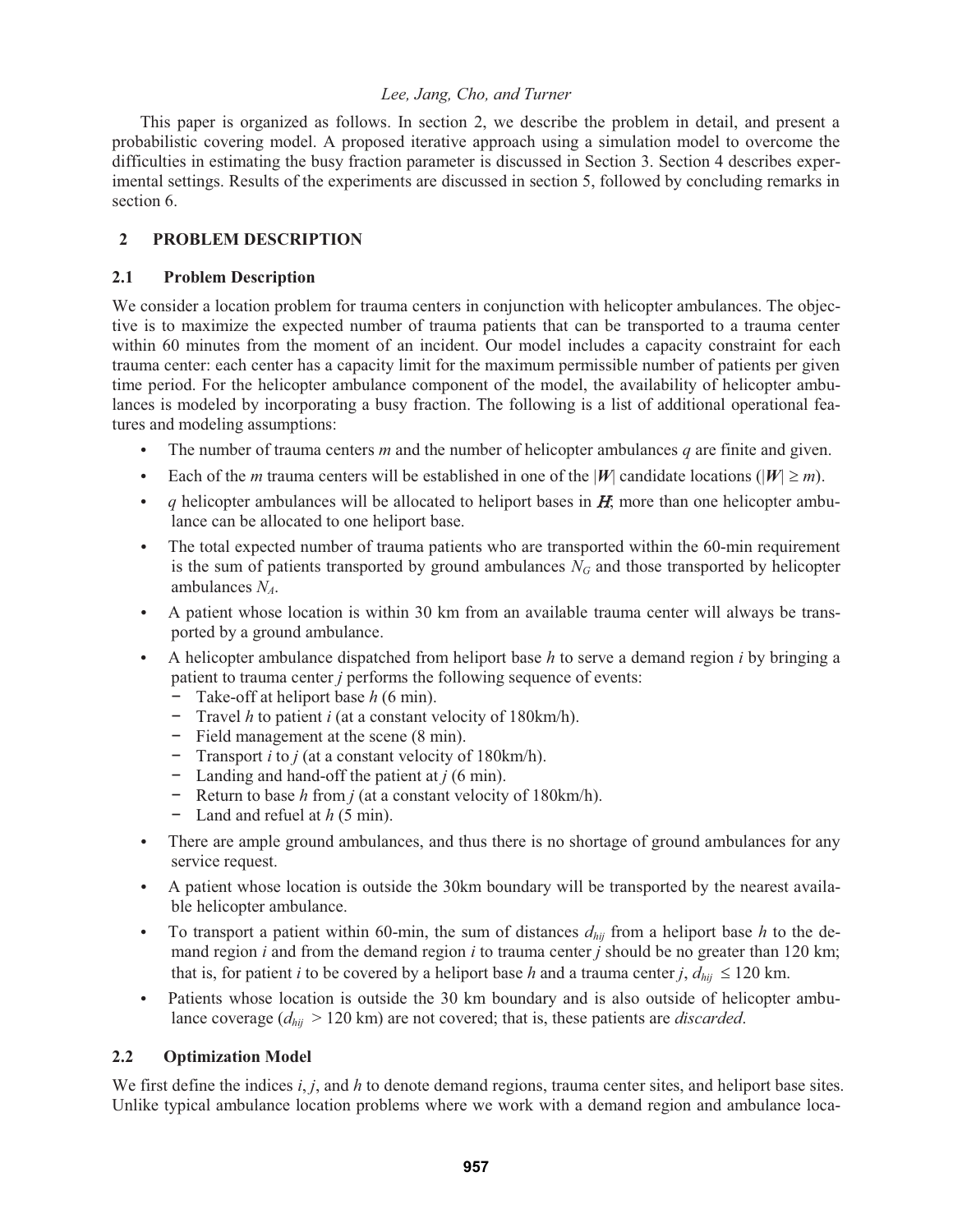tion pair  $(i, j) - j$  being an index for the ambulance location, our problem works with a triplet of heliport base, demand region, and trauma center, (*h, i, j*). Demands from region *i* can then be grouped by their destination trauma center *j*, and we designate each subgroup as a demand pair (*i*, *j*).

Let  $W$  and  $V$  represent the set of all candidate sites of trauma centers and all demand regions to be served, respectively. For demand region *i*,  $W_i^G$  and  $W_i^A$  are defined.  $W_i^G$  is a set of trauma center candidate sites within the 30-km boundary from demand region *i*.  $W_i^A$  is a set of trauma center candidate sites for which there exists a heliport base *h* with  $d_{hij} \le 120$  km. In other words, if a trauma center is established at one of  $W_i^G$ , patients from demand region *i* are transported by a ground ambulance within an hour to the center. Similarly, if a center is located at one of  $W_i^A$ , they can be transported by an helicopter ambulance within an hour to the center.  $V_j^G$  and  $V_j^A$  are defined for trauma center *j* in the same manner.  $V_j^G$  is the set of demand regions within a 30km boundary from the center *j*, and  $V_f^A$  is the set of demand regions for which there exists a heliport base *h* with  $d_{hij} \le 120$  km.  $H_{ij}$  is a set of heliport bases that can serve demand pair  $(i, j)$  within an hour. A heliport base *h* belongs to  $H_{ii}$  if  $d_{hii} \le 120$  km.  $f_i$  is the number of patients at demand region *i*, and *cj* denotes the capacity limit for trauma center *j*.

In the optimization model, we use four main decision variables:

- *xij*  $x_{ii}^G$  is an integer variable to indicate the size – number of patients – of demand pair  $(i, j)$  served by ground ambulances.
- $x_{ij}^A$  is an integer variable to indicate the size number of patients of demand pair  $(i, j)$  served by heliconter ambulances by helicopter ambulances.
- $\bullet$   $\mathbf{z}_h$  is an integer variable to denote the number of helicopter ambulances allocated to heliport base *h*.
- $y_i$  is a binary variable, and is 1 if a trauma center is established at candidate site *j*, and 0 otherwise.

There are two auxiliary variables used in the model:

- $x_{ijk}^A$  is an integer variable, and it takes the value of  $x_{ij}^A$  if served by *k* helicopter ambulances, and zero otherwise.
- $u_{ij,k}^A$  is a binary variable, and is 1 if  $x_{ij,k}^A$  has a positive value, and 0 otherwise.

A full formulation of the location problem for trauma centers and helicopter ambulances is provided below. The objective function (1) maximizes the expected number of successfully transported patients by ground ambulances or helicopters.

$$
maximize \sum_{i \in I} \sum_{j \in W_i^G} x_{ij}^G + \sum_{i \in I} \sum_{j \in W_i^A} \sum_{k=1}^q (1 - (\rho_{ij,k})^k) x_{ij,k}^A
$$
 (1)

The first term is the number of patients transported by ground ambulances, and the second term represents the expected number of patients transported by helicopter ambulances.  $\rho_{ijk}$  in (1) is the average busy fraction of *k* helicopter in  $H_{ij}$ , and thus  $(1 - (\rho_{ijk})^k)$  is the probability that at least one of the *k* helicopters is available at the moment.  $\rho_{ijk}$  is discussed in detail in the next section.

The following set of constraints is applied:

$$
\sum_{j \in W_i^G} x_{ij}^G + \sum_{j \in W_i^A} x_{ij}^A \le f_i \qquad \text{for all } i \tag{2}
$$

$$
\sum_{i \in V_j^G} x_{ij}^G + \sum_{i \in V_j^A} x_{ij}^A \le c_j y_j \qquad \text{for all } j \tag{3}
$$

$$
\sum_{k=1}^{q} u_{ij,k}^A \le 1
$$
 for all  $(i,j)$  where  $H_{ij} \ne \phi$  (4)

$$
x_{ij,k}^A \le f_i u_{ij,k}^A \qquad \text{for all } (i,j) \text{ where } H_{ij} \neq \phi \, ; \, k = 1, \dots, q \qquad (5)
$$

$$
\nabla^q \qquad A \qquad A \qquad (6)
$$

$$
\sum_{k=1}^{q} x_{ij,k}^{A} = x_{ij}^{A}
$$
 for all  $(i, j)$  where  $H_{ij} \neq \phi$  (6)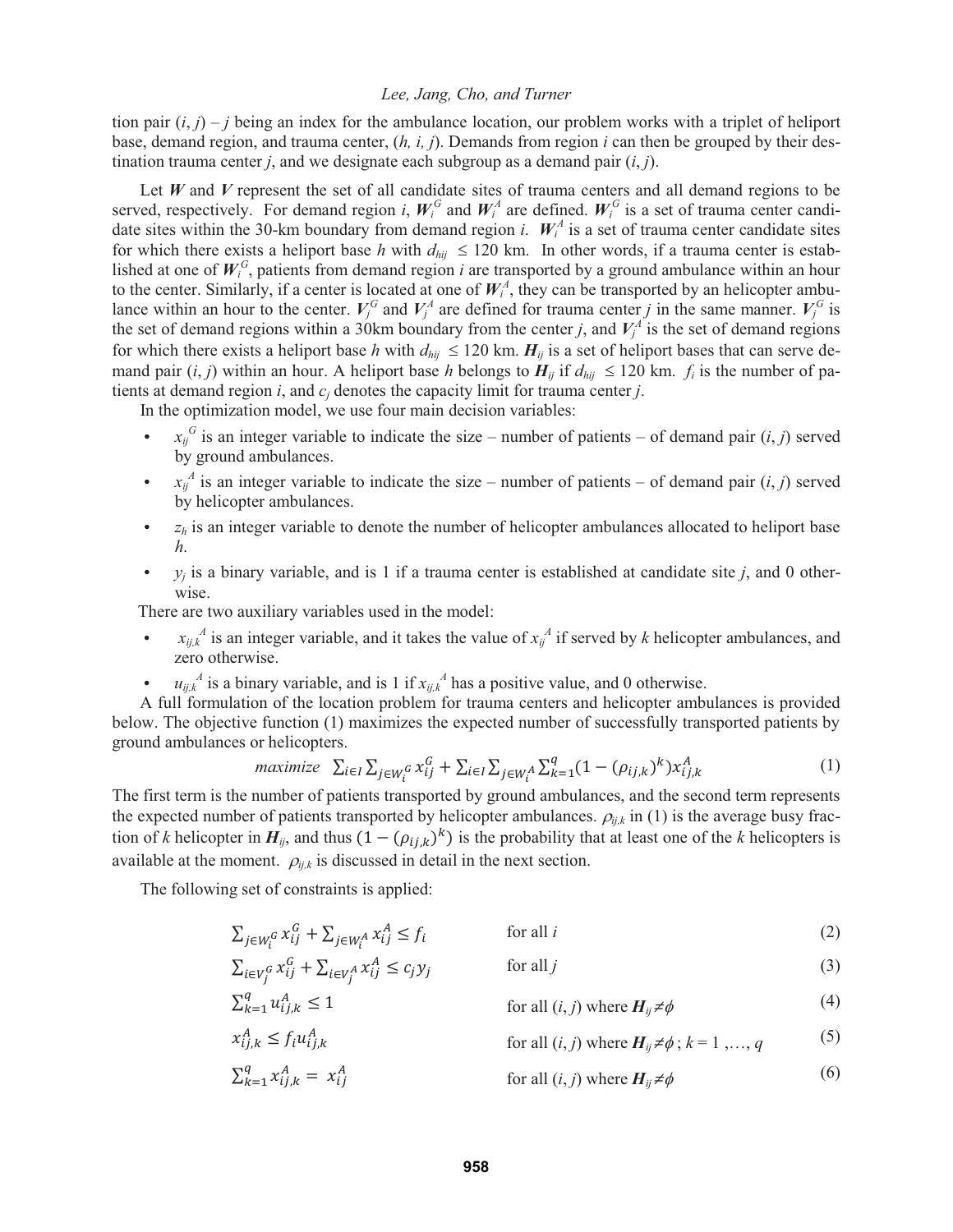$$
\sum_{k=1}^{q} k u_{ij,k}^{A} \le \sum_{h \in H_{ij}} z_h \qquad \text{for all } (i,j) \text{ where } H_{ij} \neq \emptyset \tag{7}
$$

$$
\sum_{j \in J} y_j \le m \qquad \text{for all } j \tag{8}
$$

$$
\sum_{h \in H} z_h \le q \qquad \qquad \text{for all } h \tag{9}
$$

 Constraint (2) requires that the number of patients from demand region *i* served by ground or helicopter ambulances does not exceed the total number of patients at *i*. Constraint (3) limits the capacity for each trauma center. Constraints (4) – (6) relate  $x_{ij,k}^A$  to a dummy variable  $u_{ij,k}^A$  and the main decision vari-<br>able  $x^A$ . Constraint (7) requires that at least k heliconters be allocated to heliport bases in  $H_1$ . able  $x_{ij}^A$ . Constraint (7) requires that at least *k* helicopters be allocated to heliport bases in  $H_{ij}$ . Constraints (8) and (9) limit the number of trauma centers and helicopter ambulances at no more than *m* and *q*, respectively.

### **3 PROPOSED SOLUTION METHOD**

#### **3.1 Iterative Method to Estimate Busy Fraction**

In probabilistic ambulance location models, the busy fraction  $\rho_i$  for demand region *i* is defined as the duration for which nearby ambulances are busy serving a patient as a fraction of the total operating hours of those ambulances (Daskin 1983). In our model, we use refined indices for the busy fraction, denoted as  $\rho_{ijk}$ . Index *ij* is used to indicate that it is defined for a demand region and trauma center pair  $(i, j)$ . It is also indexed by the number of helicopter ambulances *k* located at heliport bases in  $H_{ij}$ .  $\rho_{ij,k}$  is written as

$$
\rho_{ij,k} = \frac{\sum_{h \in H_{ij}} L_h}{24k} \qquad \text{for all } (i,j) \text{ for which } H_{ij} \neq \emptyset \tag{9}
$$

where  $L_h$  is the amount of service time worked by all helicopters at heliport base  $h \in H_{ij}$ . The constant, 24, in the denominator indicates that we assume 24-hr operation for helicopter ambulances.

 Unlike the prior studies on probabilistic ambulance location models, it is not possible to presume a reasonable busy fraction value for our problem. This is due to the dependence of the total workload – numerator in (9) –on the location solutions for trauma centers. That is, locations of trauma centers determine the demands for helicopter ambulances. This is referred to in this paper as coupling between the two resource locations. Thus, we have a dilemma where we need  $\rho_{ijk}$  to solve the optimization problem, but it can be properly estimated only after the optimization problem is solved. This dilemma is our motivation to use a simulation model as a means to iteratively update  $\sum_{h \in H_{ij}} L_h$ .

The essence of the proposed method is to estimate  $\sum_{h \in H_{ij}} L_h$  in (9) by iteratively using the integer program to obtain an optimal location solution for given  $\sum_{h \in H_{ij}} L_h$  and then running a simulation to recompute  $\sum_{h \in H_{ij}} L_h$  for the obtained location solution. The procedure begins with solving the math model with an initial guess,  $\rho_{ijk}^{\qquad \qquad \theta}$ . As an initial guess, we set  $\rho_{ijk}^{\qquad \theta} = 0$  for all  $(i, j)$  pairs. This is equivalent to solving a deterministic version of the location problem. With this initial guess, we obtain an initial solution for locations of trauma centers  $(y_j^0)$  and helicopter ambulances  $(z_h^0)$ . This initial solution is fed into the simulation model, and we run a simulation. From the simulation runs, we collect information on the busy hours for each helicopter ambulance and summate them by each heliport base to compute  $L_h(h\in H)$ . We can then update the estimate for  $\sum_{h \in H_{ij}} L_h$ . With the updated estimates, we solve the integer program for the next round of iteration. We repeat this process until the location solution at the  $(n+1)^{st}$  step {  $y_j^{n+1}$ :  $z_h$ <br> $n+1$ } is the same as the solution from the previous step {  $y_j^n$ :  $z_h^n$ }.  $\left\{n: z_h^n\right\}.$ 

During the iteration, we may obtain a location solution where there is no helicopter allocated around some demand pair  $(i, j)$ . That is, for all  $h \in H_{ij}$ ,  $z_h = 0$ . When this happens, we have no data on  $L_h$  from the simulation run, and thereby no information on  $\sum_{h \in H_{ij}} L_h$ . If we arbitrarily choose to set  $\rho_{ij,k}$  to be zero,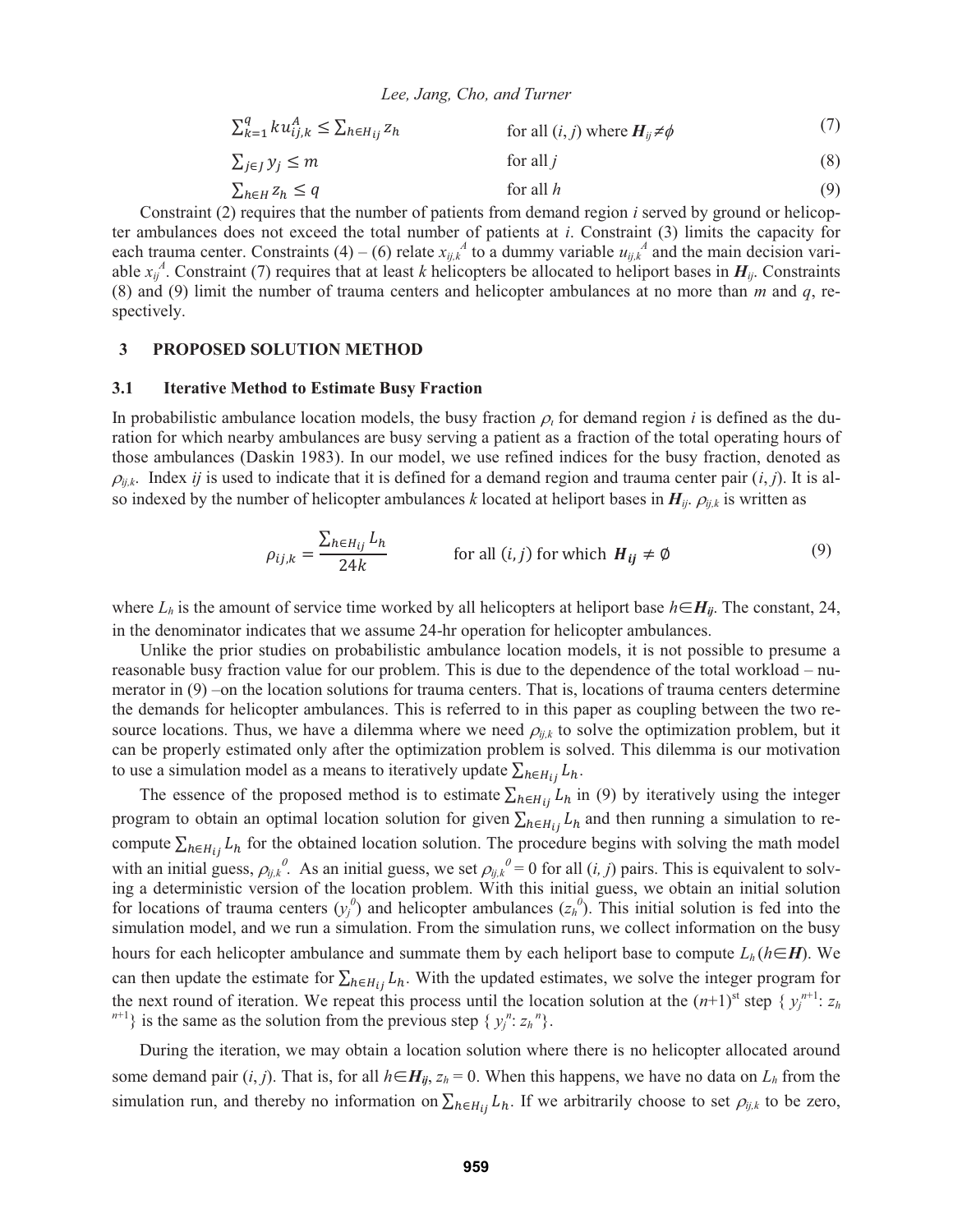this would result in an illogical solution: locating one helicopter is equivalent to locating an infinite number of helicopters, leading to a static coverage solution for that region. To avoid this situation, we exclude the demand pair (*i*,*j*) for the next iteration. This rule leads to fast convergence in the proposed algorithm, because it reduces the set of demand points to be covered as the iteration proceeds.

The proposed procedure described above is summarized in Algorithm 1 below.

**Algorithm 1** Step 0. Set  $n = 0$ ; Set the initial value of the busy fraction to zero, i.e.  $\rho_{ijk}^n = 0$  for all *i*, *j*, *k.* Step 1. Solve the IP (Integer Program) to obtain the location solution  $\{y_j^0 : z_h^0\}$ . Step 2. Set  $n = n+1$ ; Simulate with  $\{y_j^{n-1}: z_h^{n-1}\}$ ; update using the simulation results. Step 3. Solve the IP with  $\rho_{ijk}^n$  with to obtain  $\{y_j^n : z_h^n\}$ Step 4. IF  $\{y_j^n: z_h^n\} = \{y_j^{n-1}: z_h^{n-1}\}$  OR  $n = n_{\text{max}}$  $-\{y_j^* : z_h^*\} = \{y_j^n : z_h^n\}$ ; Stop ELSE – Go to Step 2

 It should be noted that we can in fact make estimates without using a simulation in Algorithm 1. This can be done by replacing Step 2 in Algorithm 1 with a reverse-counting procedure. Given a location solution (from the previous iteration step), we can identify coverage by a heliport *h* and trauma center *j*. This coverage is an elliptical region with *h* and *j* as foci (Figure 1). We can then simply count the number of helicopter transports at each demand region *i* ( $x_{ij}$ <sup>A</sup>) in the coverage. This gives an estimate for  $L_h$ . While this reverse-counting procedure is simple and we do not need to construct a simulation model, it involves some arbitrariness in allocating demands to heliport bases. This is discussed further in the results section.



Figure 1: Workload of a heliport,  $L<sub>h</sub>$ , is estimated by counting the number of patients at each demand region  $(x_j^A)$  within the coverage of heliport base *h* and trauma center *j* (*h*, *j*), indicated as an elliptical area.

#### **3.2 Simulation Model**

We build a discrete event simulation model to assess the workload of each helicopter so that we can make estimates for  $\sum_{h \in H_{ij}} L_h$ . Operational logic of the simulation model is carefully designed to reflect what has been modeled in the math program formulation. The model is implemented in C# programming language. Simulation logic implemented in the model is briefly described here.

 Upon an arrival of an ambulance request from demand region *i*, a ground ambulance or helicopter ambulance is dispatched. Dispatch decision determines 1) which trauma center the patient is sent to, and 2) which ambulance transports the patient. This decision is made based on a nearest-available resource protocol – i.e. a patient is transported to the nearest trauma center *j* that has not yet reached its capacity limit, and the nearest ambulance among currently available ones is dispatched. If  $d_{ii} \leq 30$ km, a ground ambulance is dispatched. If  $d_{ij}$  > 30km and  $d_{hij}$   $\leq$  120km, a helicopter ambulance is dispatched. This means that a helicopter ambulance does not fly to a patient if the route *h-i-j* is too long to transport the patient within the 60-min threshold. Though rather unrealistic, this last assumption is implemented to align the simulation model behavior to the math model.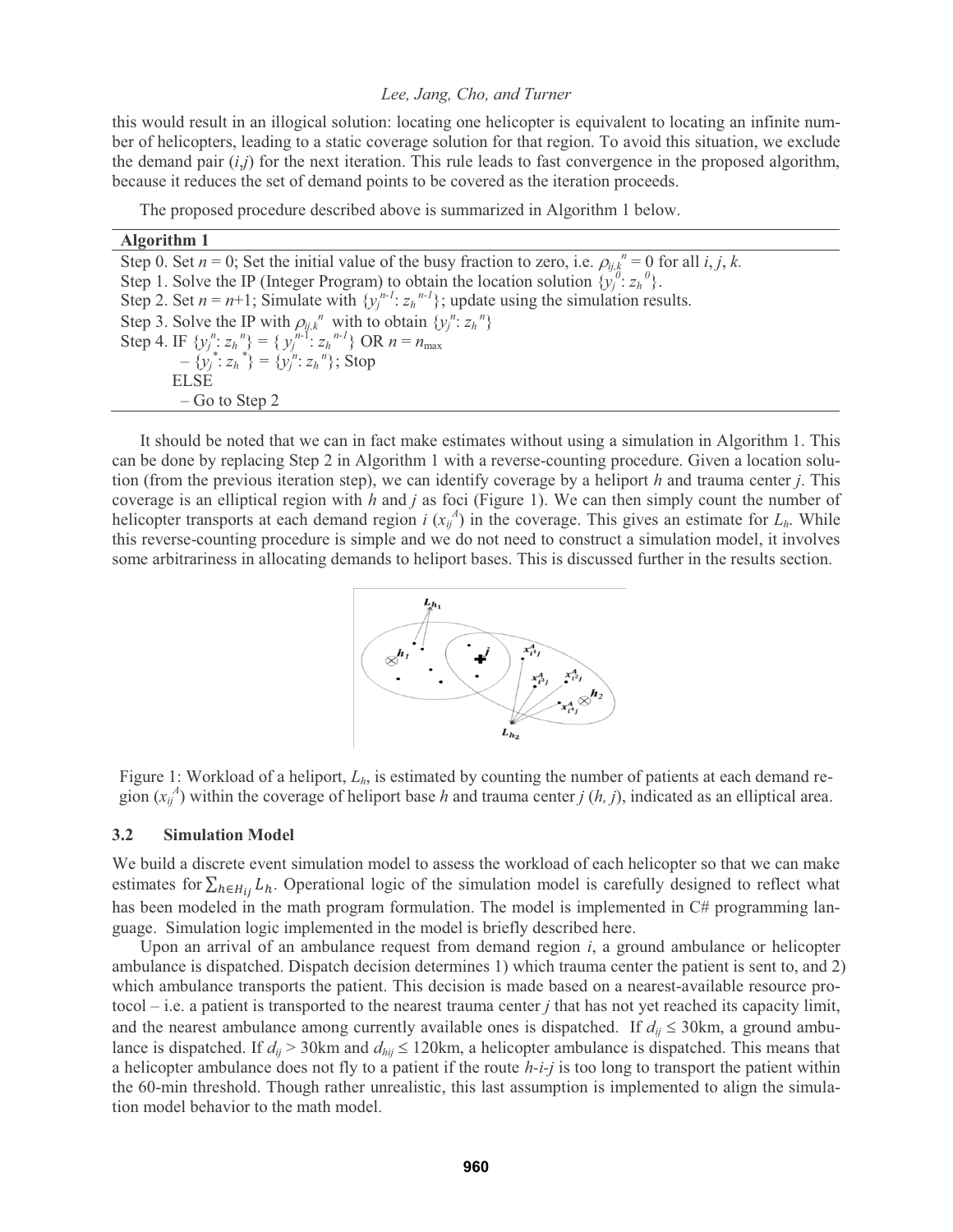Number of patients currently present in the trauma center is monitored throughout a given day, and if it reaches the daily capacity limit, no more patients can be transported to the center unless all other trauma centers in the region are also fully occupied. At the beginning of each day, trauma centers are assumed to operate with a zero census level.

In addition to estimating  $\sum_{h \in H_{ij}} L_h$  for the iterative solution approach, we also use the simulation model to evaluate the performance metric for location solutions. We use the fraction of successful transport *r* as the performance metric:  $r = \frac{N_G + N_A}{N}$  $\frac{M_{N}}{N}$  where *N* is the total number of trauma cases, and  $N_{G}$  and  $N_A$  are the number of successfully transported patient by ground and helicopter ambulances, respectively. At the end of each transport, we determine whether the transport was successful. We measure the time of arrival at a trauma center to compare with the 60-min threshold. We also check the census of the trauma center. A transport is considered a success if a patient arrives at a trauma center within 60-min and the trauma center is under its capacity limit. Note that all ground transports are successful by definition. Also note that, for a given location solution,  $\{y_i: z_h\}$ , there can be demand regions that are so remotely located that they are outside of geographic coverage. Patients at these demand regions are discarded and considered failed transport cases.

## **4 EXPERIMENTAL SETTINGS**

### **4.1 Data Collection & Analysis**

This research was conducted as part of a preliminary feasibility study for Korea's national trauma care system design initiative. In the study, we draw trauma patient data from the following national trauma databases: the National Health Insurance database, National Emergency Department Information System (NEDIS), and EMS database. All data have been anonymized to protect patient privacy. The total number of trauma cases is approximately 190,000 for the year 2008. We use the time of EMS calls and their locations. There are 38 candidate sites for trauma centers, most of which are general and university hospitals. The number of candidate sites for heliport bases is 16 in total. Location information has been geo-coded to generate their coordinates using a commercial GIS software, ArcGIS™.

For simplicity, Euclidean distance is used for measuring distance between patient location, trauma center candidate site, and the heliport base candidate site. Certainly, this is not the correct representation of true distances, especially for ground ambulance cases, as Euclidean distance tends to underestimate the real distance travelled by ground vehicles. However, given the size of the geographic areas and the total number of cases, this simplifying approximation should not present a major concern.

#### **4.2 Experimental Settings**

We test these solution methods for four problem instances. We arbitrarily choose trauma patient data of single days from year  $2008$  data  $-$  Jan. 1, Jan. 9, Feb. 14, Jul. 8, and Nov. 17, and we use half year data from Jan. 1 to June 30. The number of trauma cases in each instance is 361, 370, 395, 412, 551, and 90,265. For the half year data case, we aggregate the original data into 25km x 25km grids to make it computationally tractable. We locate 10 trauma centers and 15 helicopter ambulances.

 We compare the quality of the solution obtained from the proposed approach to the solutions yielded by other alternatives. As a reference for comparison, we develop solution approaches using well-known location problem formulations. Both approaches deploy a two-step procedure that decouples the trauma center location problem and helicopter ambulance allocation problem. In the first step, we assume that the number of helicopter ambulances is infinite so that the availability of helicopter ambulances is always guaranteed. This simplifying assumption renders the original problem as a capacitated maximal covering location problem, known as cMCLP (Chung et al. 1983). The optimal locations of trauma centers from the first step are then used as inputs to the second step to locate helicopter ambulances. This part is formulated in two ways, using the maximal covering location problem (MCLP), which does not account for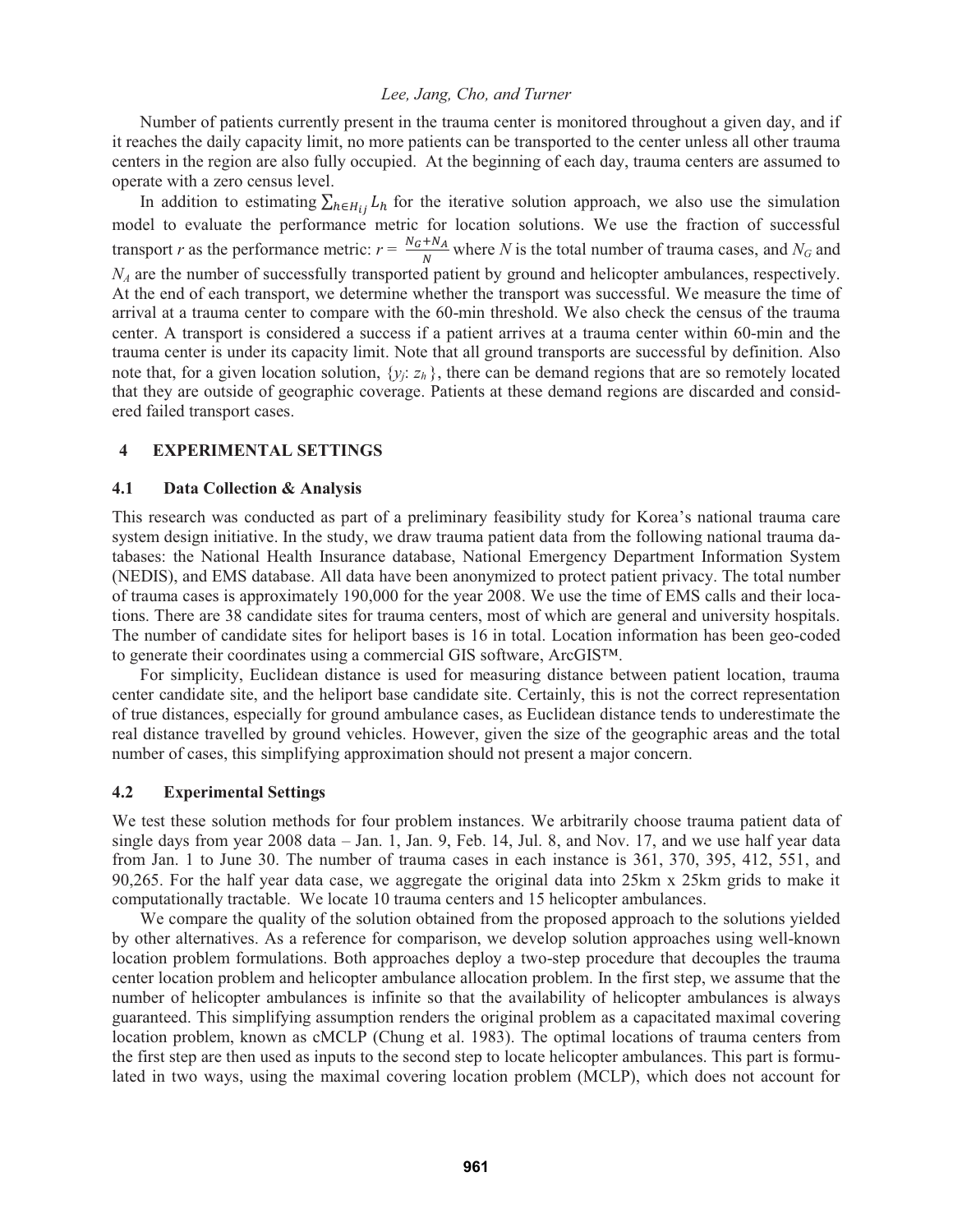probabilistic availability of helicopter ambulances, and employing a standard maximal expected covering location model, called MEXCLP (Daskin 1983), a probabilistic version of MCLP.

# **5 RESULTS & DISCUSSION**

We first examine how solutions evolve through the iteration steps. Figure 2 shows plots of the fraction of successful transports  $r$  as a function of the iteration step  $n$  for the six test instances. Note that  $r$  is an indirect indicator of the convergence of a location solution. In all test instances, the location solution converges within a few iterations. The iteration step at which the location solution converges – that is,  ${y_j^n: z_h^n} = {y_j^{n-1}: z_h^{n-l}}$  – is indicated by a circle in each plot. This can be interpreted as the point that the prior estimates on the busy fraction from the previous iteration step match the posterior estimates. In our prior estimates on the busy fraction from the previous iteration step match the posterior estimates. In our test, not only does the location solution converge to  $\{y_i^* : z_h^*\}$ , the fraction of successful transports *r* monotonically increases as well. Recall in Algorithm 1 that we begin the iteration by setting the initial guess,  $\rho_{ij,k}^0 = 0$ . This gives a deterministic coverage solution, and its performance (*r*) is the first data point in the plots. As the iteration proceeds toward the converging point, *r* increases monotonically to the maximum value. While we do not have a guarantee that  $\{y_j^* : z_h^*\}$  is the optimal solution, at least within the solution space explored through the iterations, the method does find the best solution.



Figure 2: Using Algorithm 1, the location solution converges within a few iterations in all four tested problem instances. Circles in each plot indicate that the location solutions have converged.



Figure 3: Using the reverse-counting procedure, the location solution converges within a few iterations in all four tested problem instances. Circles in each plot indicate that the location solutions have converged.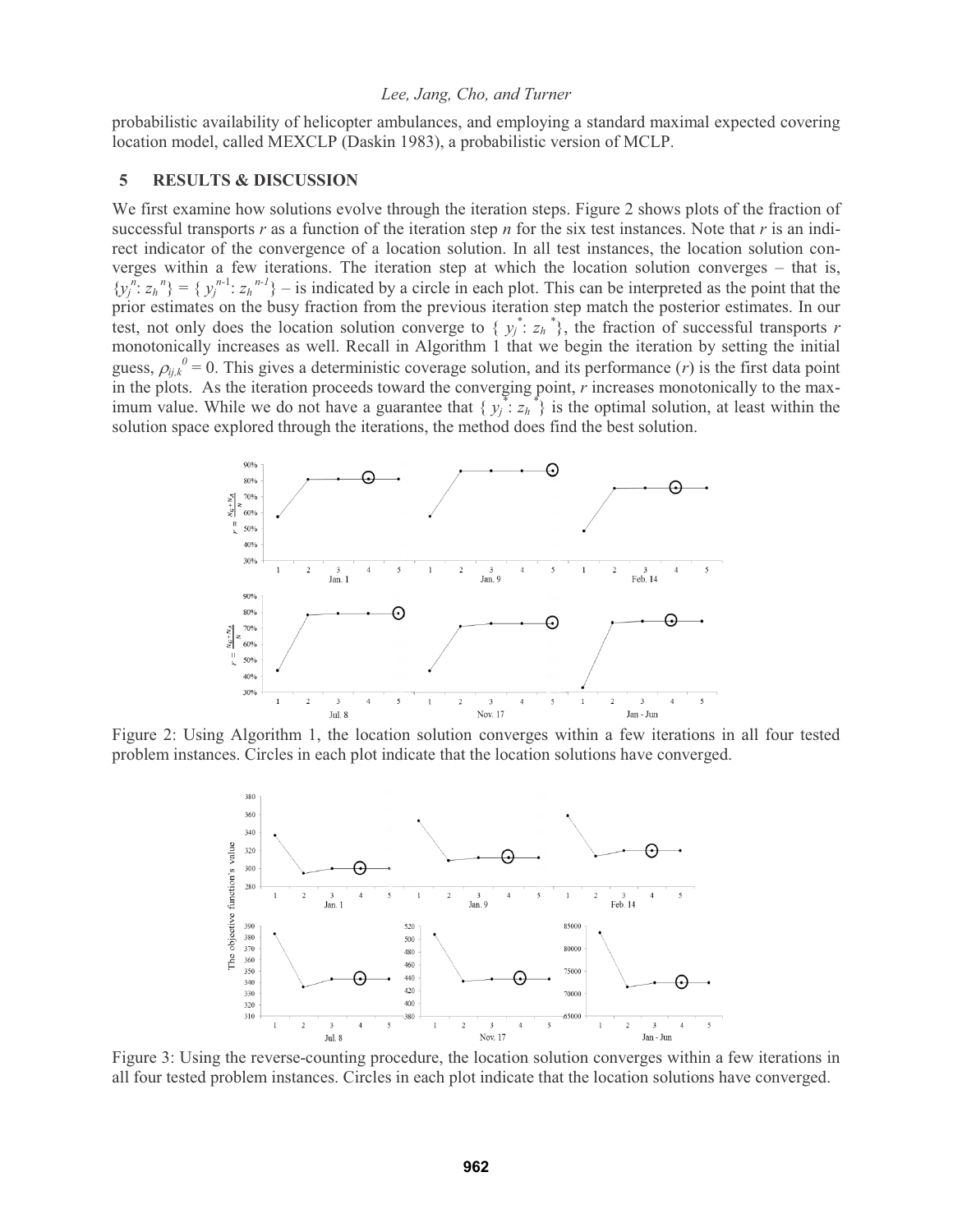We observe the same behavior when we use the reverse-counting procedure in place of simulation. Figure 3 shows the same plot, but the objective function's value instead of *r* from simulation is used as the *y*-axis. This is because the solution we obtain from this procedure is not directly relevant to the simulation as it only works with the mathematical model. The results show an almost identical pattern in which the location solution converges within a few iteration steps and the objective function's value increases toward the maximum. The high objective value at the first iteration in Figure 3 is due to the fact that the initial guess  $\rho_{ijk}^0 = 0$  makes the second term in (1) artificially small, and thus irrelevant to the procedure. Results from both with- and without-simulation iteration appear to support the use of an iterative method to estimate the busy fraction for our problem.

Now we examine the degree of improvement in solution quality that is obtained when we solve the coupled problem as a whole, by comparing to the alternative, two-step approaches: cMCLP-MCLP and cMCLP-MEXCLP. For a metric of comparison, we measure *r* from the simulation by inputting location solutions from each solution method. Figure 4 shows that solving the problem as a whole by using the iterative method (shaded bars) clearly outperforms the two-step approaches (hashed bars). This can be explained by the assumption made in the first step of the two-step approaches. In decomposing the original problem into two steps, we assume that there is an unlimited number of helicopter ambulances available at every heliport base. This assumption was introduced to eliminate the probabilistic factor in the first step, cMCLP, thereby avoiding the difficulty of estimating the busy fraction. However, a consequence of this assumption is that optimizing the cMCLP may yield a trauma center location solution that is possibly suboptimal for the overall problem. The iterative method approach removes this arbitrary assumption and attempts to find the location solution for both types of resources simultaneously. The large gap in *r* between the two approaches suggests the importance of finding a way to work out the busy fraction estimation for our coupled location problem.



Figure 4: The simulation based iterative method outperforms the three alternatives.

Between the two iterative methods, Algorithm 1 vs. reverse-counting, Algorithm 1 produces a slightly better outcome. This seems to derive from two factors. First, there is some arbitrariness in the reversecounting procedure. When a demand region  $i$  and trauma center  $j$ ,  $(i, j)$ , can be served by more than one heliport base, it is arbitrarily assigned to one of those heliport bases. This affects the time for helicopter route  $h - i - j - h$ . This is the service time used for the numerator in (9). Second, it ignores the temporal dimension in the demands. Even when there are only a few service requests in a day, there can be a shortage in helicopter resources if those requests are concentrated in a small time window. In the mathematical model and the reverse counting procedure, the total number of demands are looked at in a unit time,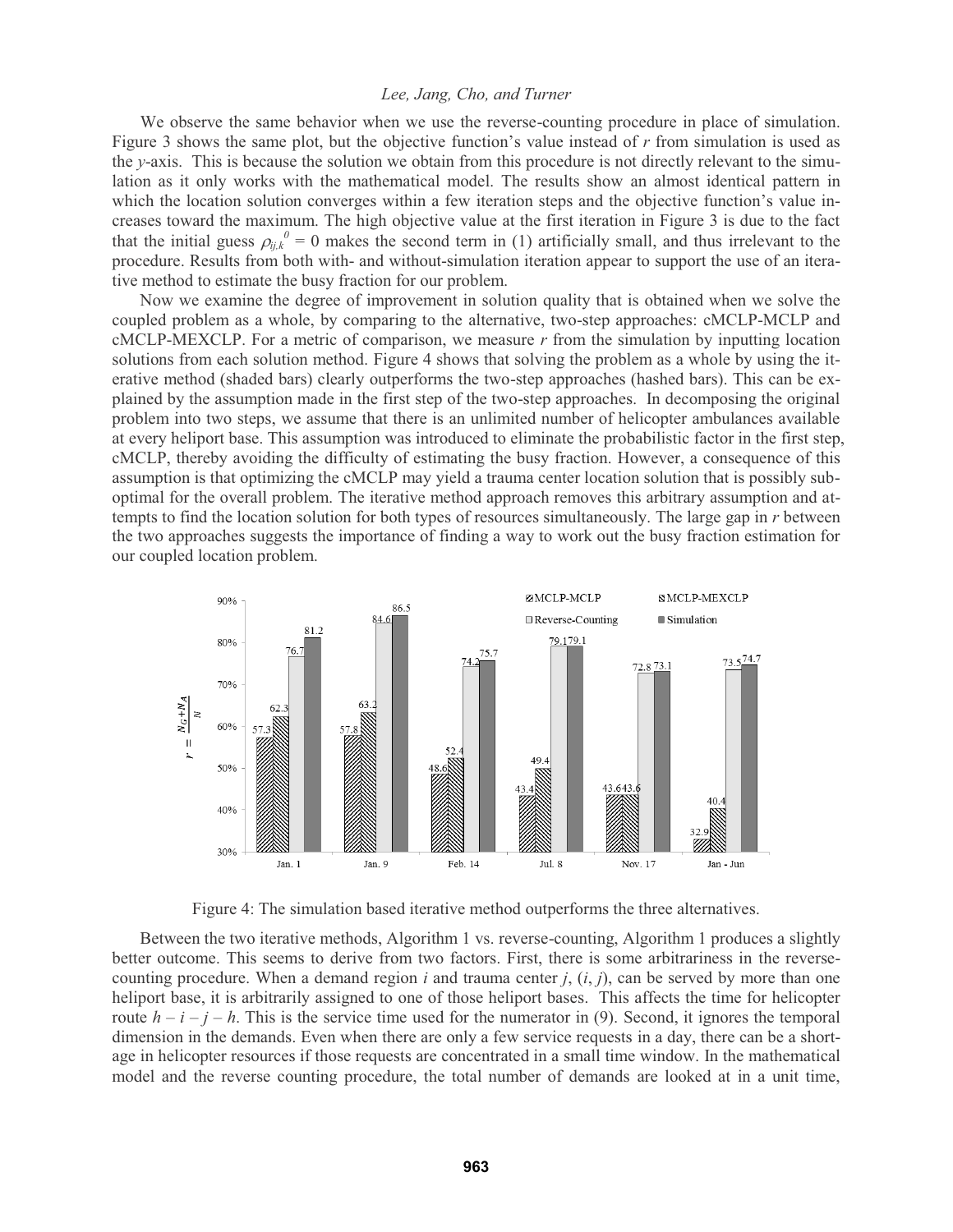whereas the simulation takes the actual temporal pattern of call arrivals from the historical data. Thus, the busy fraction estimated by the simulation model can be said to be more relevant.

# **6 CONCLUDING REMARKS**

In this paper, we discuss a location problem where trauma centers and helicopter ambulances are located simultaneously. These two location problems cannot be decoupled due to their interdependency. From a facility location problem perspective, this leads to an interesting and challenging problem in a few aspects. Two different types of resources must be considered simultaneously as they mutually affect the overall coverage and workload. In particular, this causes difficulty when we formulate the problem as a probabilistic coverage model. The busy fraction,  $\rho_{ijk}$  needs to be estimated to solve the coupled problem, but the interdependency between trauma centers and helicopter ambulance locations renders this estimation unattainable.

We propose an iterative method where we use an optimization model and a discrete event simulation in an iterative fashion. Location solutions obtained from the optimization model at the first step, with an estimated value of the busy fraction for individual heliport bases, are fed to the simulation model, which in turn provides updated estimates for the busy fraction to be used in the next step of optimization. Our experimental results suggest that the proposed method is a viable solution approach. The location solution converges through the iterations, and also results in the best performance value of the measure. The proposed method outperforms the other alternatives including two-step heuristic approaches.

There are a few potential areas of improvement for our work. One shortcoming of the proposed method is that there exists a better rule for updating optimization results. In this study, we exclude demand points that have no reachable helicopters. This rule leads to quick convergence, but it may produce a poor solution. Considering that the updating optimization results rule has an important role in the proposed method, finding a better updating rule is an attractive research direction to improve the solution quality. The other area where there is room for improvement is in the initial solution for starting the proposed method. Related to the updating optimization results rule, the solution quality from the proposed method depends on the initial solution. Thus, developing a strategy to choose a better initial solution for obtaining a better final solution is also a worthwhile direction for study.

## **ACKNOWLEDGEMENTS**

This research was supported by Basic Science Research Program through the National Research Foundation of Korea(NRF) funded by the Ministry of Education, Science and Technology(N01110571).

#### **REFERENCES**

- Aringhieri, R., G. Carello, and D. Morale. 2007. "Ambulance Location through Optimization and Simulation: The Case of Milano Urban Area." *XXXVIII Annual Conference of the Italian Operations Research Society Optimization and Decision Science*: 1-29.
- Ball, M.O., and F.L. Lin. 1993. "A Reliability Model applied to Emergency Service Vehicle Location." *Operations Research* 41: 18-36.
- Borras, F., and J.T. Pastor. 2002. "The Ex-post Evaluation of The Minimum Local Reliability Level: An Enhanced Probabilistic Location Set Covering Model." *Annals of Operations Research* 111: 51-74.
- Branas, C.C., and C. ReVelle. 2001. "An Iterative Switching Heuristic to Locate Hospitals and Helicopters." *Socio-Economic Planning Sciences* 35: 11-30.
- Ingolfsson, A., S. Budge, E. Erkut. 2008. "Optimal Ambulance Location with Random Delays and Travel Times." *Healthcare Management Science* 11: 262-274.
- Chung, C.H., D.A. Schilling and R. Carbone. 1983. " The Capacitated Maximal Covering Problem: A Heuristic." *In Proceedings of Fourteenth Annual Pittsburgh Conference on Modeling and Simulation*: 1423-1428.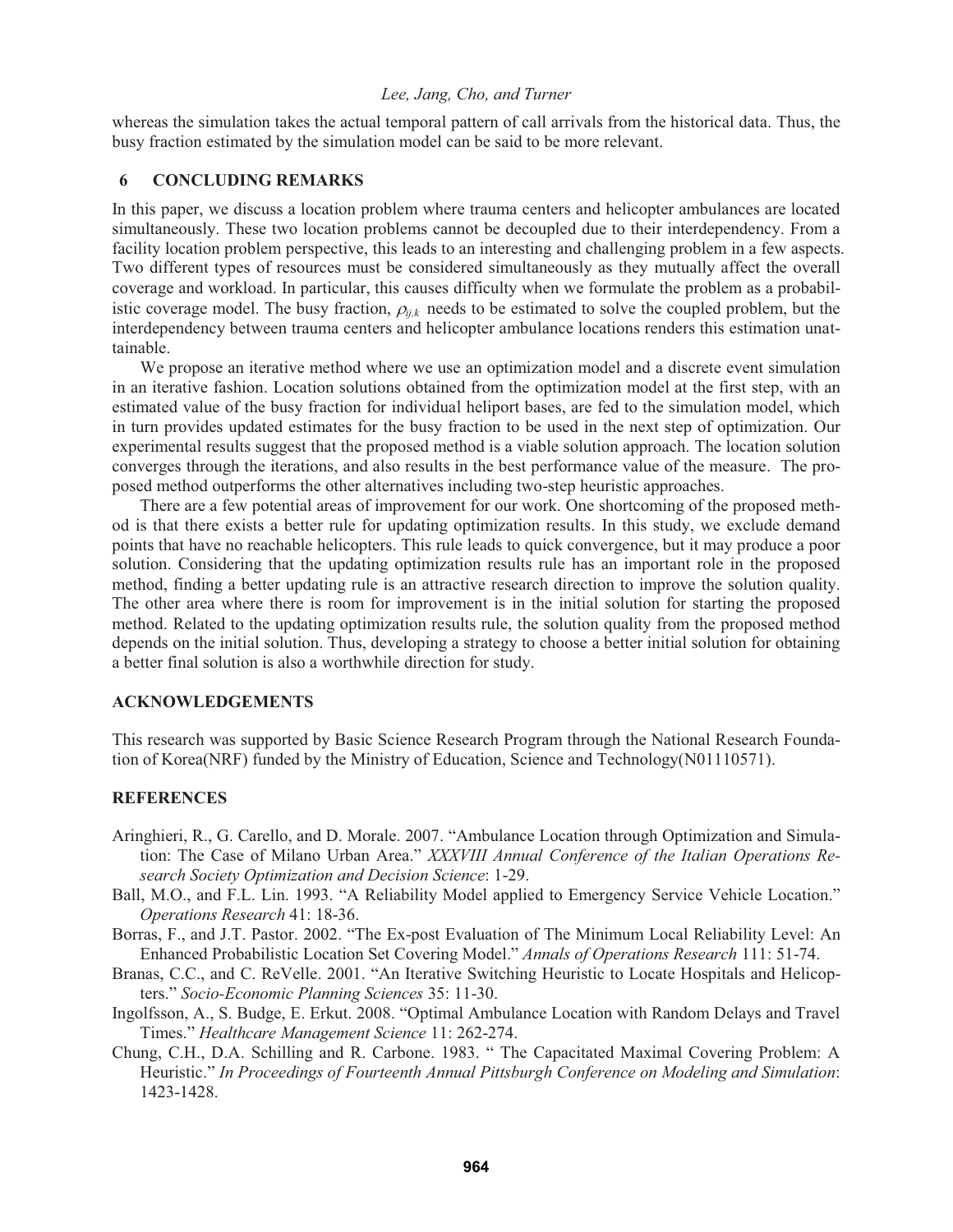- Church, R., and C. ReVelle. 1974. "The Maximal Covering Location Problem." *Papers of the Regional Science Association* 32: 101-118.
- Current, J., and J. Storbeck. 1988. "Capacitated Covering Models." *Environment and Planning B: Planning and Design* 15: 153-164.
- Daskin, M.S. 1983. "A Maximum Expected Covering Location Model: Formulation, Properties, and Heuristic Solution." *Transportation Science* 17: 48-70.
- Goldberg J., R. Dietrich, J. Chen, M. Mitwasi, T. Valenzuela, and E. Criss. 1990. "A Simulation Model for Evaluating A Set of Emergency Vehicle Base Locations: Development, Validation, and Usage." *Socio-Economic Planning Sciences* 24: 125-141.
- Gunes, E., and R. Szechtman. 2005. "A Simulation Model of A Helicopter Ambulance Service." In *Proceedings of the 2005 Winter Simulation Conference.* Edited by M.E. Kuhl, N.M Steiger, F.B. Armstrong, and J.A. Joines, 951-957. Piscataway, New Jersey: Institute of Electrical and Electronics Engineers, Inc.
- Haghani, A., and S.C. Oh. 1996. "Formulation and Solution of A Multi-commodity, Multi-modal Network Flow Model for Disaster Relief Operations." *Transport. Res. Part A: Policy and Practice* 30: 231-250.
- Henderson, S., and A. Mason 2004. "Ambulance Service Planning: Simulation and Data Visualisation." In *Operations Research and Helath Care*: *A Handbook of Methods and Applications* edited by M.L. Brandeau, F. Sainfort, and W.P. Pierskalla, pp 77-102. Boston: Kluwer Academic.
- Jarvis, J.P. 1975. "Optimization in Stochastic Service Systems with Distinguishable Servers." Ph.D. dissertation, Massachusetts Institute of Technology.
- Larson, R.C. 1974. "A Hypercube Queuing Model for Facility Location and Redistricting in Urban Emergency Services." *Computers and Operations Research* 1: 67-95.
- Larson, R.C. 1975. "Approximating the Performance of Urban Emergency Service Systems." *Operations Research* 23: 845-868.
- Pirkul, H., and D. Schilling. 1991. "The Maximal Covering Location Problem with Capacities on Total Workload." *Management Science* 37: 233-248
- ReVelle, C., and K. Hogan. 1989. "The Maximal Availability Location Problem." *Transportation Science* 23: 192-200.
- Silva, P.M.S., and L.R Pinto. 2010. "Emergency Medical Systems Analysis by Simulation and Optimization." In *Proceedings of the 2010 Winter Simulation Conference*, Edited by B. Johansson, S. Jain, J. Montoya-Torres, J. Hugan, and E. Yucesan, 2422-2432, Piscataway, New Jersey: Institute of Electrical and Electronics Engineers, Inc.
- Toregas, C., R. Swain, C. ReVelle, and L. Bergman. 1971. "The Location of Emergency Service Facilities." *Operations Research* 19: 1363-1373.

# **AUTHOR BIOGRAPHIES**

**Dr. TAESIK LEE** is an assistant professor of Industrial & Systems Engineering Department at KAIST, Korea. His research interests are primarily in the area of system design, modeling and simulation, especially for large-scale, complex systems. For the past few years, he has been working on designing various aspects of healthcare delivery systems. Dr. Lee obtained his MS and PhD degree from MIT in the Dept. of Mechanical Engineering. His email address is <taesik.lee@kaist.edu>.

**HOON JANG** is a Ph.D candidate in Industrial and Systems Engineering Department at KAIST. He received his undergraduate and master degree in Industrial and Systems Engineering Department at KAIST. Korea. His research interests included modeling and simulation, optimization in healthcare delivery systems. His email is  $\leq$  hoon.jang@kaist.ac.kr>.

**Dr. SOOHAENG CHO** is an assistant professor of Tepper School of Business at Carnegie Mellon University, USA. His major research areas include supply chain management, healthcare operations, opera-